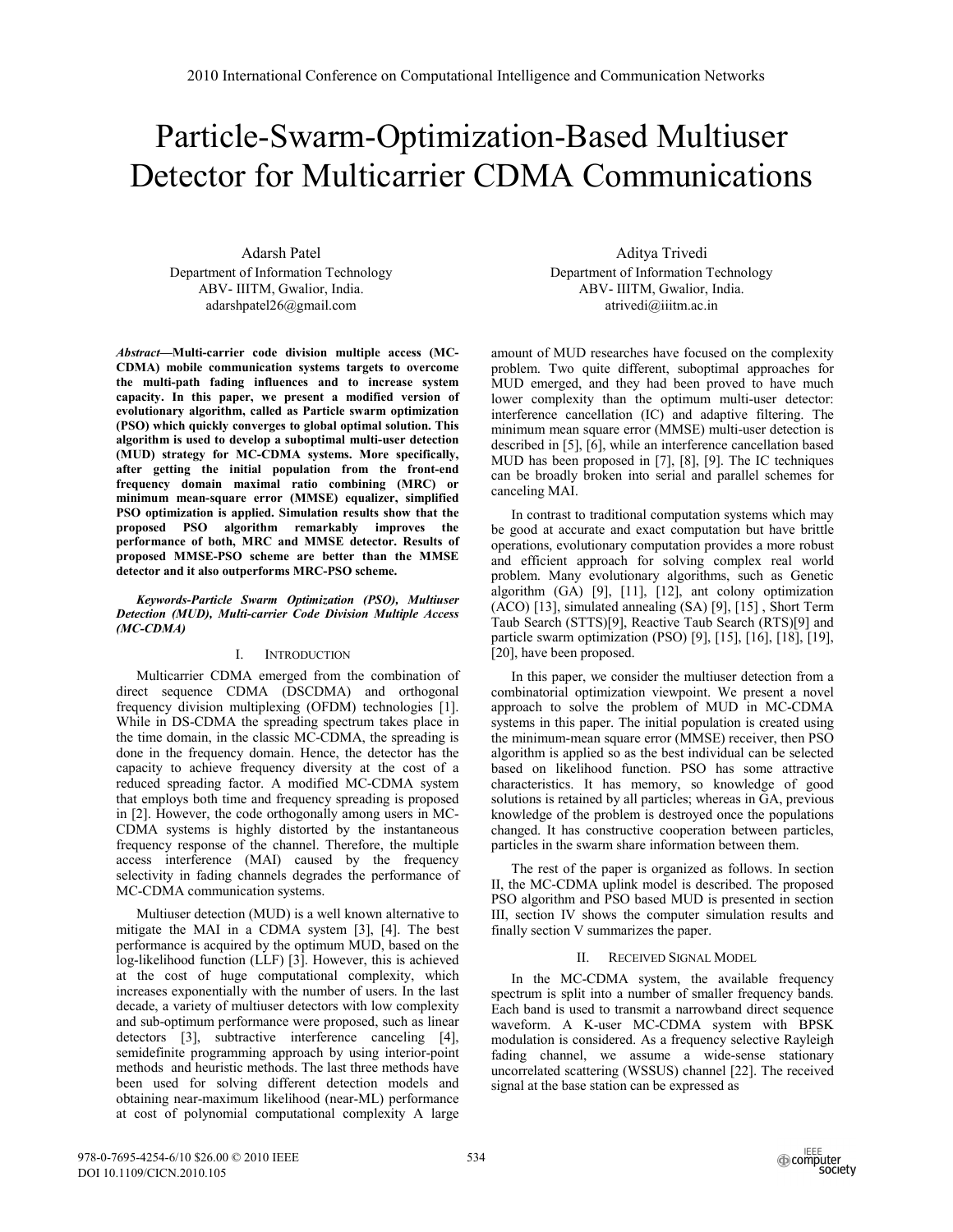$$
r(t) = \sum_{l=\infty}^{K} \sum_{k=1}^{N} \sum_{p=-1s}^{P-1} b_{k,p}(l) \sum_{n=0}^{N-1} G_{k, Pn+p}(l) a_{k,n} \cos[\omega_m(t - \tau_{k, Pn+p}) + \Phi_{k, Pn+p}(l)] \times p_{T_b}(t - l_{D}) + n(t) \tag{1}
$$

Where, K is number of MC-CDMA users sending P parallel data symbols with binary data signal, and  $a_{k,n} \in \{-1,$ +1} is the n<sup>th</sup> chip of the k<sup>th</sup> user spreading codes with  $p_{T<sub>h</sub>}(t)$ is a rectangular pulse with amplitude 1 and bit duration  $T_b$ . Where  $\omega_m = \omega_c + 2\pi(P_{n+p}) \Delta f$  is the n<sup>th</sup> subcarrier frequency of the p<sup>th</sup> symbol, where  $\omega_c$  is the common carrier frequency and  $\Delta f = 1/T_b$  is the minimum carrier separation between subcarriers,  $\tau_k$  is the time delay of the k<sup>th</sup> user and  $\in [0, T_b)$ . For implicitly and without loss of generality, we suppose that the users are numbered such that  $0 \le \tau_1 \le \tau_2 \le \cdots \le \tau_k =$ 0.  $G_{k, Pn+p}(l)$  is the complex gain of the received signal at the  $(P_{n+p})$ <sup>th r</sup>subcarrier in the i<sup>th</sup> data bit for the p<sup>th</sup> symbol of k<sup>th</sup> user and  $\phi_{k, Pn+p}(l)$  is the received signal phase at the  $(P_{n+p})$ <sup>th</sup> subcarrier in the l<sup>th</sup> data bit for the p<sup>th</sup> symbol of  $k<sup>th</sup>$  user. n(t) is an AWGN process with zero mean and two-sided PSD N0/2.

After the discrete Fourier transform (DFT) operation, the received signal for the  $(P_{n+p})$ <sup>th</sup> subcarrier during the l<sup>th</sup> data interval at the base station can be expressed as

$$
r_{p_{n+p}}(l) = \sum_{k=1}^{K} G_{k, p_{n+p}}(l) b_{k, p}(l) a_{k, n} + n(l), \qquad (2)
$$

Where  $b_{k,p}(l) \in \{-1, +1\}$  is the p<sup>th</sup> symbol of the k<sup>th</sup> user during the  $l<sup>th</sup>$  data duration. With the matrix form, we obtain the received signal during the ith data interval as

$$
\mathbf{r} = \mathbf{G}\mathbf{b}\mathbf{a} + \mathbf{n} \tag{3}
$$

Where

$$
\mathbf{r} = [r_p r_{P+p} \cdots r_{P(N-1)+p}] \tag{4}
$$

$$
\mathbf{b} = \text{diag} \left[ b_{1,p} \ b_{2,p} \ \cdots \ b_{K,p} \right] \tag{5}
$$

$$
\mathbf{G} = \begin{bmatrix} G_{1,p} & G_{2,p} & \dots & G_{K,p} \\ G_{1,P+p} & G_{2,P+p} & & G_{K,P+p} \\ \vdots & \vdots & \ddots & \vdots \\ G_{1,P(N-1)+p} & G_{2,P(N-1)+p} & \dots & G_{K,P(N-1)+p} \end{bmatrix} (6)
$$

$$
\mathbf{a} = \begin{bmatrix} a_{1,0} & a_{1,1} & \dots & a_{1,N-1} \\ a_{2,0} & a_{2,1} & & a_{2,N-1} \\ \vdots & \vdots & & \vdots \\ a_{K,0} & a_{K,0} & \dots & a_{K,N-1} \end{bmatrix}
$$
 (7)

$$
\mathbf{n} = [n_p \ n_{P+p} \cdot \cdot \cdot \ n_{P(N-1)+p}] \tag{8}
$$

*A. MRC* 

The decision statistic for the  $p<sup>th</sup>$  symbol of the  $l<sup>th</sup>$  data duration of the users for conventional MRC receivers is thus obtained as

$$
\mathbf{Z}_{\mathbf{p}}(\mathbf{l}) = \Re[\mathbf{G}^{\mathbf{H}}.\,\mathrm{diag}(\mathbf{r}).\,\mathbf{a}^{\mathbf{T}}] \tag{9}
$$

The decision statistic for the  $p<sup>th</sup>$  symbol of the  $l<sup>th</sup>$  data duration of the users for conventional MRC receivers is thus obtained as

$$
\hat{\mathbf{b}}_{\mathrm{p}}(l) = \mathrm{sign}[\mathbf{Z}_{\mathrm{P}}(l)] \tag{10}
$$

Where  $\begin{bmatrix} \end{bmatrix}^H$  and  $\begin{bmatrix} \end{bmatrix}^T$  are the Hermitian and transposition operation, respectively.

## *B. MMSE Detector*

The LMMSE detector chooses the matrix  $A = (R +$  $σ<sup>2</sup>ε<sup>-1</sup>$ ), where ε is the identity matrix of order K (i.e. assuming all users transmit with equal power) and  $R = G<sup>H</sup>G$ and multiply  $A^{-1}$  to **Z** from (9), the result is

$$
LMMSE = sign [A^{-1}Z]
$$
 (11)

It reduces MAI and simultaneously minimizes noise enhancement caused by the decorrelator operation.

#### III. IMPROVED PARTICLE SWARM OPTIMIZATION

PSO is a swarm intelligence method for global optimization modeled after the social behavior of bird flocking and fish schooling [15], [19]. Similar to other evolutionary algorithms such as GA, PSO conducts solution searching using a population of individual particles. It is based on the population of particles that fly in the solution space with velocity that is dynamically adjusted based on its own flying experience and that of the best among the swarm. The PSO principle is the movement of a group of particles, each one with its own position and velocity.

#### *A. Elements of PSO*

Each particle represents a candidate solution to the optimization problem. Each particle keeps track of the position of its individual best solution  $(p_{best})$  and the overall global best solution ( $\mathbf{g}_{\text{best}}$ ) among  $\mathbf{p}_{\text{best}}$  of all the particles in the population achieved so far, respectively, and both are stored to generate the new velocity of particle. By combining the cognition model and social model, the particle is accelerated toward  $\mathbf{p}_{\text{best}}$  and  $\mathbf{g}_{\text{best}}$  over the iterations. The cognition model represents private thinking from its own previous experience/memory of the particle itself toward  $\mathbf{p}_{\text{best}}$ . On the other hand, the social model represents collaboration of all the particles toward  $\mathbf{g}_{\text{best}}$ , according to the belief of the best experience of the population.

Each particle adjusts its velocity during the process according to its own experience and the position of the best of all particles to move toward the best solution. Meanwhile, a condition is also set during the following step, controlling the algorithm when it stops by either setting it to obtain an acceptable target solution or to run for a set maximum number of search iterations. New velocity and position of the algorithm is updated by following equations

$$
\mathbf{v}_d^i = w^i * \mathbf{v}_d^{i-1} + c_1 * r_1 * (\mathbf{p}_{\text{best}}_{d}^{i-1} - \mathbf{x}_d^{i-1}) + c_2 * r_2 * (\mathbf{g}_{\text{best}}_{d}^{i-1} - \mathbf{x}_d^{i-1}) \quad (12)
$$

$$
\mathbf{x}_{d}^{i} = \mathbf{x}_{d}^{i-1} + \mathbf{v}_{d}^{i} \tag{13}
$$

Where, velocity of the particle  $\mathbf{v}_d^i = [v_{1d}^i, v_{2d}^i, ..., v_{Kd}^i]$  is a K-dimensional real-valued vector, and  $v_{kd}^i$  is the velocity of the data bit of the  $k^{th}$  (k = 1,2,...,K) active user of the d<sup>th</sup> particle at i<sup>th</sup> iteration. Similarly, position of the particle  $\mathbf{x}_d^i$  =  $[x_{1d}^i, x_{2d}^i, ..., x_{Kd}^i]$  is a candidate solution represented by a Kdimensional real-valued vector, where  $\mathbf{x}_{\text{kd}}^i$  is the position of the data bit of the active user of the  $d<sup>th</sup>$  particle at  $i<sup>th</sup>$  iteration. Where  $\mathbf{r}_1$  and  $\mathbf{r}_2$  are two random parameters witch are chosen uniformly within the interval  $[0, 1]$ . This equation reveals that the new velocity is related to the old velocity weighted by  $w<sup>i</sup>$ , and is also associated with the position of the particle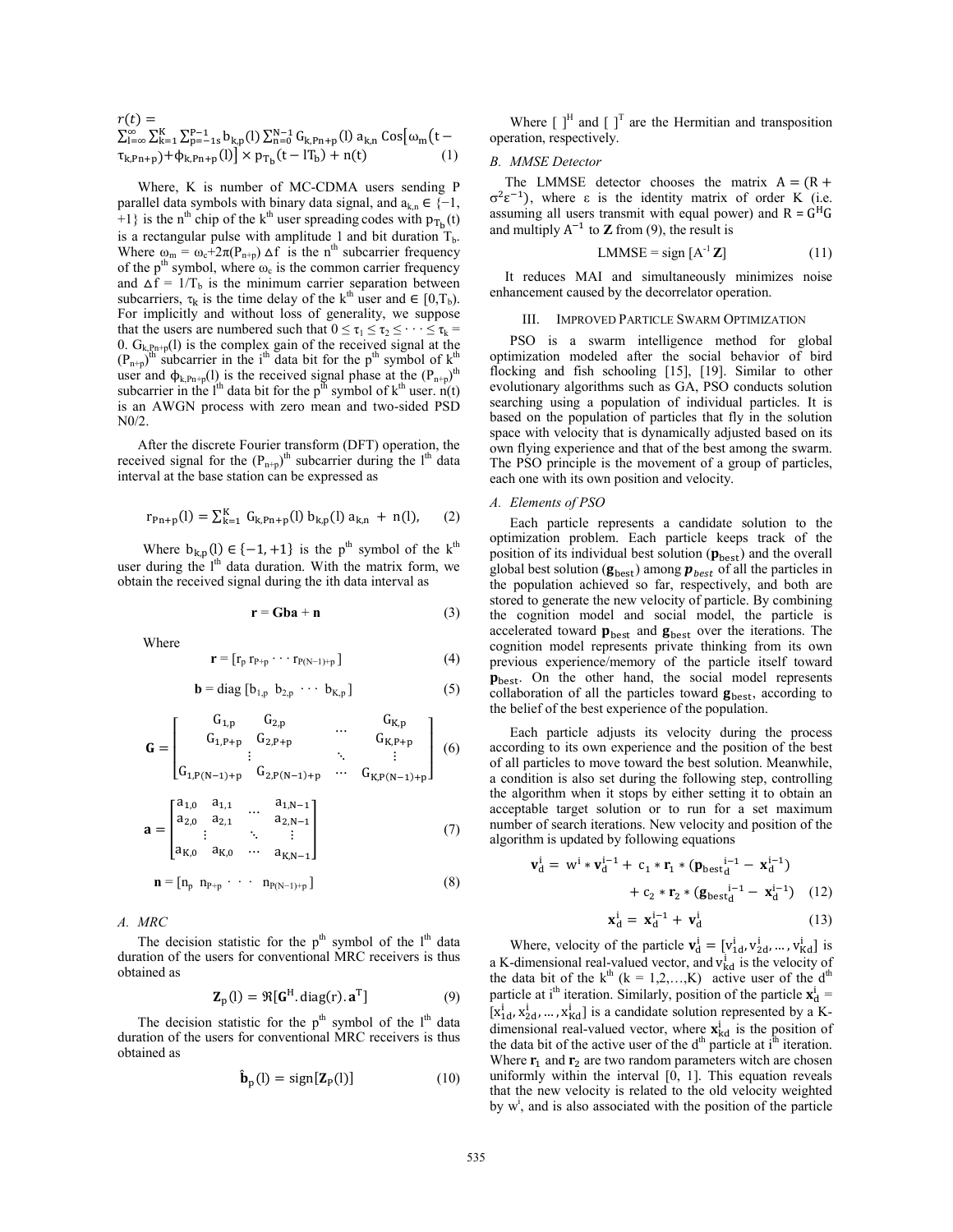itself and of the global best one by acceleration constants  $c_1$ and  $c_2$  respectively. Inertia weight factor is used to control the impact of the velocity of previous iterations on the velocity of current iteration. It tries to balance the global and local exploration abilities of the particle [17]. The acceleration constants represent the w weighting of the stochastic acceleration terms to pull the particle toward  $\mathbf{p}_{\text{best}}$ and  $\mathbf{g}_{best}$  [17]. Low values of  $c_1$  and  $c_2$  allow particles to roam far from target regions before being tugged back, whereas high values result in abrupt movement toward or past the target region.

The system aims at finding the  $x_d^i$  with the minimum cost. Consequently, the objective function of a swarm for  $x_d^i$ for bit l is defined as

$$
F(\mathbf{x}_{d}^{i}) = \sum_{n=0}^{N-1} [r_{Pn+p}(l) - \sum_{k=1}^{K} x_{kd}^{i} G_{k, Pn+p}(l) a_{k,n}]^{2}
$$
 (14)

For each particle, compare its current objective value with the object value of its  $\mathbf{p}_{\text{best}}$ . If current value is better, then update  $\mathbf{p}_{\text{best}}$  and its object value with the current position and objective value. Furthermore, determine the best particle of current swarm with the best objective values. If the objective value is better than the object value of  $\mathbf{g}_{\text{best}}$ , then update  $\mathbf{g}_{\text{best}}$  and its objective value with the position and objective value of the current best particle.

## *B. PSO Algorithm*

The steps of PSO-based multi-user detector for a K-user synchronous MC-CDMA system are shown in Fig. 1 and can be described as follows:

- Step 1) Run the MRC/LMMSE detector.
- Step 2) Initialization: A bad initial guess for the PSO-based MUD can result in poor perform mance because the BER could be saturated before convergence. As such, a good initial guess (e .g., MRC/MMSE detector output) is needed for initialization to obtain superior performance for the evolutionary computation technique.

Set the current iteration counter  $i=0$ . The result of the MRC/MMSE detector is set as the initial position of the first particle  $\mathbf{x}_1^0$ position of  $d^{th}$  particle  $(d=2, \ldots)$  $(d-1)$ <sup>th</sup> bit obtained from MRC/MMSE is reversed, i.e. for example initial position of second particle is  ${\bf x}_2^0 = [-b_{1,p}, \bar{b}_{2,p}, \cdots, \bar{b}_{K,p}]$ . So, th  $N_P$  becomes  $(K+1)$ . Set  $\mathbf{p}_{best_d}^0$  =  $F(\mathbf{p}_{\text{best}}^0)$ .  $\mathbf{p}_{\text{best}}^0$  is denoted as particle position that minimiz function F at iteration i=0 such that  $F(\mathbf{p}_{\text{best}}^0_{\text{min}}) \leq$  $F(\mathbf{p}_{\text{best}_d}^0)$  for d=1,2, ..., N<sub>P.</sub> T  $\mathbf{p}_{\text{best}}^0$ . The initial velocity  $\mathbf{v}_d^0$  is between  $[-v_d^{\text{max}}, v_d^{\text{max}}]$ .  $<sub>1</sub><sup>0</sup>$ . For the initial</sub> ,  $N_P$ ), the sine of he population size  $= \mathbf{x}_{d}^{0}$  and evaluate the individual best es the objective Then, set  $\mathbf{g}_{\text{best}_d}^{\text{max}}$  = s randomly chosen

Step 3) Increase iteration counter and inertia weight factor: increase the iteration counter  $i = i + 1$  and update inertia weight w<sup>i</sup>.

> For the initial stage of the search process, large inertia weight is recommended d to enhance the global exploration, whereas for the late stage, the inertia weight is reduced for better local exploration. The decrement function for decreasing



Fig. 1. Flow chart of MR RC/MMSE PSO Algorithm

the inertia weight is given as  $w^{i} = \alpha w^{i-1}$  [17], where  $\alpha$  is the decrement constant, which is smaller than 1. In [22] various combinations of  $\alpha$  and w have been studied. It is shown that promising performance can be achieved when w and α are close to 1.

Step 4) Update particle velocity  $v_d^i$ : The velocity of the moving particles represented by a K-dimensional real-valued vector is calculated as given by (12).

> The first term is the influence of the previous velocity to the current velocity. The second term is the cognition part, and the third term is the social part. Thus, (12) calculates the particle's current velocity according to its previous velocity, the distance of its current particle position from its own individual best particle position among  $\mathbf{p}_{\text{best}}$ , and the global best particle position  $\mathbf{g}_{best}$ .

Maximum velocity  $\mathbf{v}^{\text{max}}$ : The particle velocity is limited by the maximum velocity  $\mathbf{v}_d^{max} = [\mathbf{v}_{1d}^{max},$  $\mathbf{v}_{\text{2d}}^{\text{max}}, \ldots, \mathbf{v}_{\text{Kd}}^{\text{max}}$ , w velocity of the  $k<sup>th</sup>$  act resolution or fineness of the search. With the use of inertia weight,  $v^{max}$  can be set to be the value of the dynamic range of the variable. In our case,  $v^{max}$ can be set to 2 because the received bit should be equal to -1 or 1. where  $v_d^{\text{max}}$  is the maximum tive user.  $\mathbf{v}^{\text{max}}$  determines the

- Step 5) Update particle position  $x_d^i$ : the position of the particle is updated by (13)
- Step 6) Update  $\mathbf{p}_{\text{best}_d}$  and  $\mathbf{g}$ values of all particles individual best and global best position of the particles only if the n new values gives better value of objective function, i.e. the individual best position of the  $d<sup>th</sup>$  particle at the i<sup>th</sup> iteration is denoted as  $\mathbf{p}_{\text{best}_d}$ , which is determined by  $F(\mathbf{p}_{\text{best}_d})$  $\leq F(\mathbf{x}_{d}^{j})$  for all  $j \leq i$  and global best  $(\mathbf{g}_{\text{best}_{d}}^{j})$  particle  $\mathbf{g}_{\text{best-d}}$ : Evaluate the objective according to (14). Update the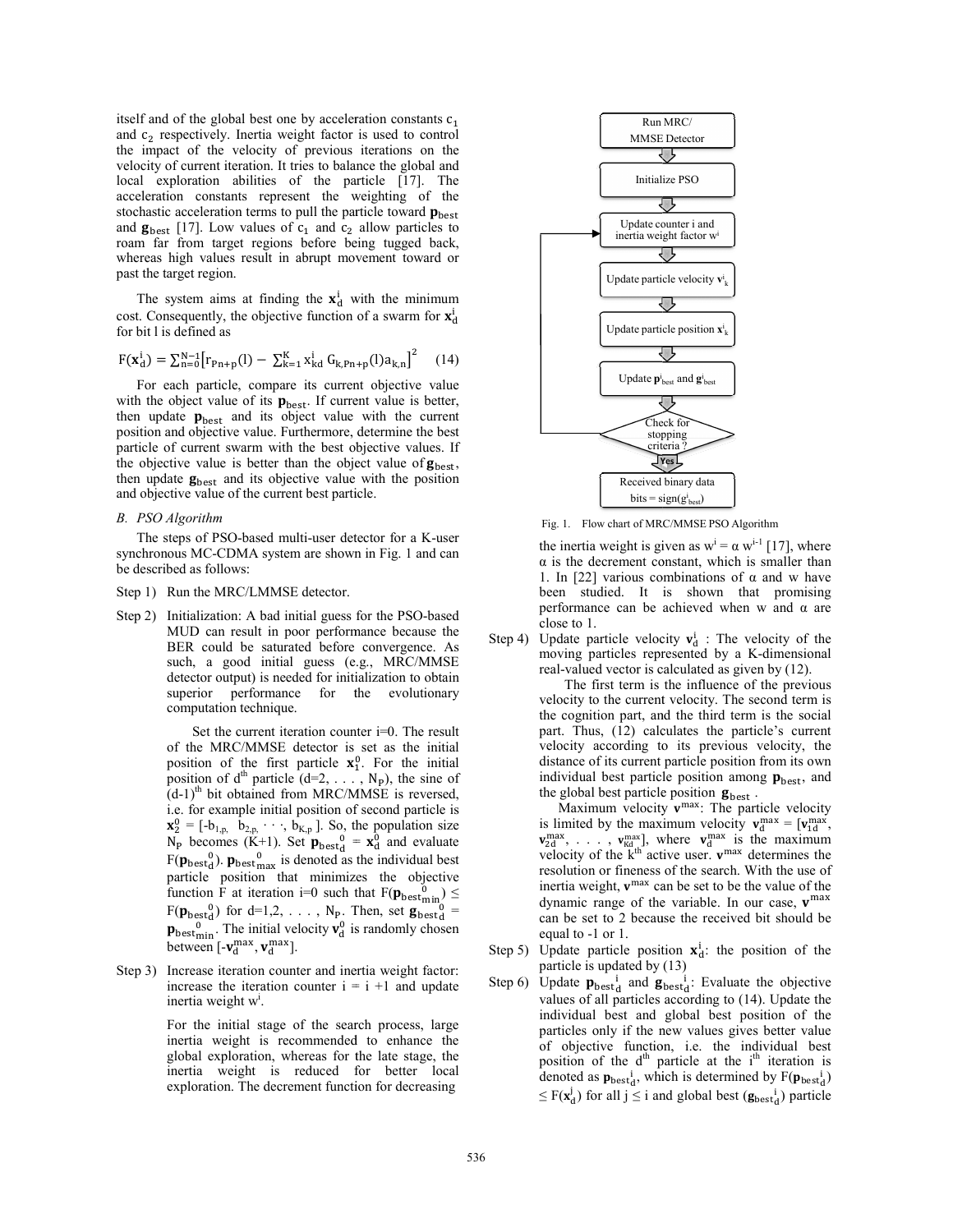position among all the individual best particle positions  $\mathbf{p}_{\text{best}_d}$  at the i<sup>th</sup> iteration such that  $F(\mathbf{g}_{\text{bestd}}^{\text{i}}) \leq F(\mathbf{p}_{\text{bestd}}^{\text{i}})$  for  $d = 1, 2, ..., N_P$ .

- Step 7) Termination criteria: If a predefined stopping criterion is met, then output  $\mathbf{g}_{\text{best}_d}$  and its objective value; otherwise go back to Step 3.
- Step 8) Binary received data bit,  $\hat{\mathbf{b}}_p = \text{sign}(\mathbf{g}_{\text{best}_d})$ : The PSO algorithm was originally developed for the continuous optimization problem in real-valued space [20]. On the other hand, MUD belongs to combinatorial optimization problem in discrete binary space. One challenge of PSO-based MUD is to detect and output the received data bit in binary format. A discrete binary version of the PSO algorithm was developed in [20], where the particle is represented by a binary variable, and the polarity of each bit might be flipped by comparing a random number against a threshold probability determined by sigmoid function. In this paper, we introduce a simple alternative approach to address this issue. The parameters  $\mathbf{x}_{d}^{i}$ ,  $\mathbf{v}_{d}^{i}$ ,  $\mathbf{p}_{best_{d}}^{i}$  and  $\mathbf{g}_{\text{best}_d}$  are still treated as a real-valued variable during the run of the optimization. After termination of optimization, the binary received data bit is set equal to sign( $\mathbf{g}_{\text{best}}$ *t*). Thus, the binary received data bit = 1 if  $\mathbf{g}_{\text{best}} \geq 0$ ; otherwise, the binary received data bit = *−*1. Our approach can avoid the generation of random number and sigmoid function to determine the polarity flipping for each bit of each particle at each iteration. Hence, the MRC-PSO/MMSE-PSO MUD can reduce the computation, as compared with MRC-PSO MUD in [10]

#### *C. Computational Complexity*

The computational complexity/bit of the optimum detector grows exponentially with the number of active users *K* on the order of  $O(2<sup>K</sup>)$  [21]. The computational complexity/bit of MMSE detector is linear with *K* on the order of *O*(K). With the number of the particle population  $N_P$  and the maximum number of iterations $N_I$ , the computational complexity/bit of our PSO-based MUD is  $O(N_P N_I)$ . Both  $O(N_P)$  and  $O(N_I)$  can be inferred to have a linear relationship with the dimensionality of the problem of the number of active users *K*. Hence, on the whole, the order of computational complexity/bit of the MRC-PSO and MMSE-PSO MUD is  $\hat{O}(K^2)$ , which is the same as that of GA MUD in [12]. Although the orders of complexity of the MRC-PSO and MMSE-PSO MUD are higher than that of the MRC/MMSE detector, it is still worthwhile to incorporate PSO-based MUD considering the BER improvement to be presented in the simulation results of Section IV. However in our proposed scheme larger value of K doesn't require larger value of  $N_P$  and  $N_I$ . Where as in [10] requires more complex search space for higher values of K.

#### IV. SIMULATION RESULTS

In this section, we present simulations to evaluate the BER performance of the MRC-PSO and MMSE-PSO MUD. We have described the iterative and diversity techniques for uplink MC-CDMA mobile systems. Computer simulations have been carried out for an MC-CDMA system with 64 sub-carriers, each using BPSK. To focus on the BER



Fig. 2. Comparison of average BER versus signal-to-noise ratio for c<sub>1</sub>, c<sub>2</sub> = 2 and K=25 for PSO based MUD in MC-CDMA system.

variations on the different partial cancellations, this investigation assumes that perfect subcarrier synchronization has no frequency offset and no nonlinear distortion for the MC-CDMA system. Therefore, we assume a quasi-synchronous uplink channel, and then discuss the BER performance of MC-CDMA systems with Walsh codes over frequency-selective fading channels in this study. The following parameters are empirically selected for the optimizations, and have used a swarm of K particles.

The acceleration constant  $c_1$  and  $c_2$  are set to 2 by [22], on average; it can make the search cover all the surrounding regions centered at the individual best particle position  $p_{best}$ and the global best particle position  $\mathbf{g}_{best}$  [22]. We choose the initial inertia weight  $w^0 = 1$  and the decrement constant  $\alpha$ = 0*.*99, respectively. The maximum number of iterations of the PSO algorithm  $N_I$  is 50, which means that the PSO will stop if the number of iterations = 50.  $v^{max}$  and  $v^{min}$  is taken as 2 and -2 respectively.

Fig. 2 plots the BER performance of our proposed PSO algorithm along with MRC and MMSE, i.e., MRC-PSO and MMSE-PSO detectors against the bit signal-to-noise ratio (SNR), given the number of active user  $K = 24$  for the synchronous MC-CDMA system. For the purpose of comparison, the BERs of MRC, MRC-PSO, MMSE, and MMSE-PSO are taken. It is shown that the simple MRC has a poor performance when the numbers of active users *K* are reasonably large. The MRC-PSO and MMSE-PSO MUD achieve a better BER performance, as compared with the MRC and MMSE Detectors.

#### V. CONCLUSION

In this paper, we proposed a new evolutionary algorithm of PSO-based multistage multi-user detector to improve the performance of MC-CDMA system. The output of the MRC/MMSE detector is used as the first stage to initialize the position of a particle. Then, the modified PSO algorithm optimizes the objective function incorporating the linear system of the MRC/MMSE detector to detect the received data bit. The final received binary data bit is obtained by a simple sign function to discretize the real-valued result of the PSO algorithm. We have shown that the BER performance of the MRC-PSO and MMSE-PSO detectors are improved compared to the MRC and MMSE detectors.